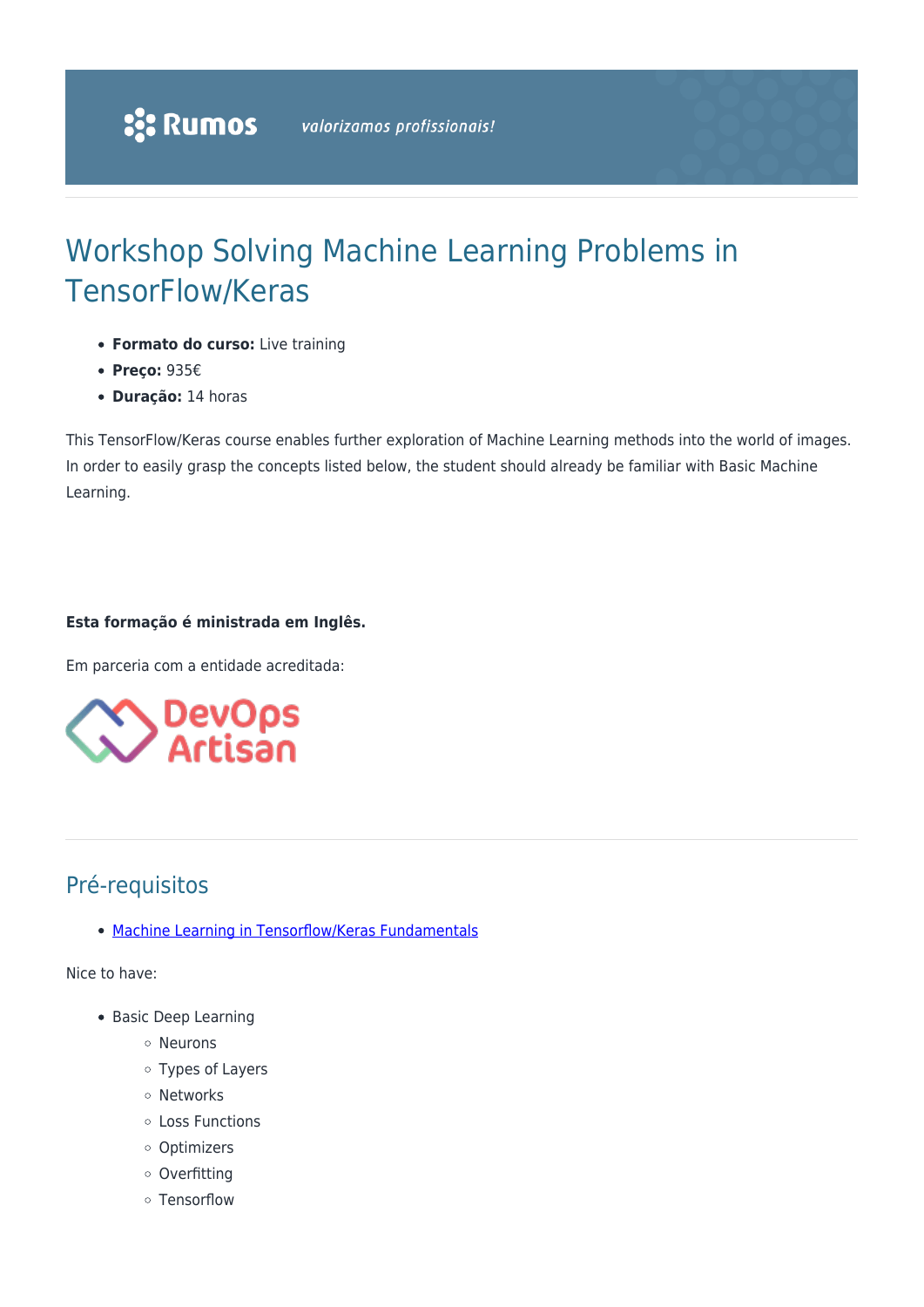- Basic Image Processing/Computer Vision
	- o Encoding
	- o Color Spaces
	- Convolutions
	- o OpenCV/PIL

# Programa

#### **Introduction to Deep Learning in Image Processing**

- Machine Learning and Deep Learning
- Neural Network Anatomy
- Types of Convolutions
- Keras Workflow

#### **Basic Image Processing and Computer Vision**

- Pixels and Images
- Coordinate System
- Channels
- OpenCV
- Channel Ordering
- Blur and Sharpen kernels

#### Hands-on Lab:

- Learn basic Image Processing using OpenCV
- Learn to apply different filter kernels on images for blur generation or basic edge detection

#### **Supervised Neural Networks and Regularization**

- Underfitting
- Overfitting
- Reducing the networks size
- Weight Regularization: L1, L2, Elastic
- Dropout
- Batch Normalization

Hands-on Lab: Implement your first basic neural network, learn how to benchmark it and learn how to avoid overfitting on a Computer Vision classification task

### **Convolutional Neural Networks**

- Convolutional Layers
- Depthwise Convolutions
- Building Convolutional Neural Networks in Keras
- 1×1 Convolutions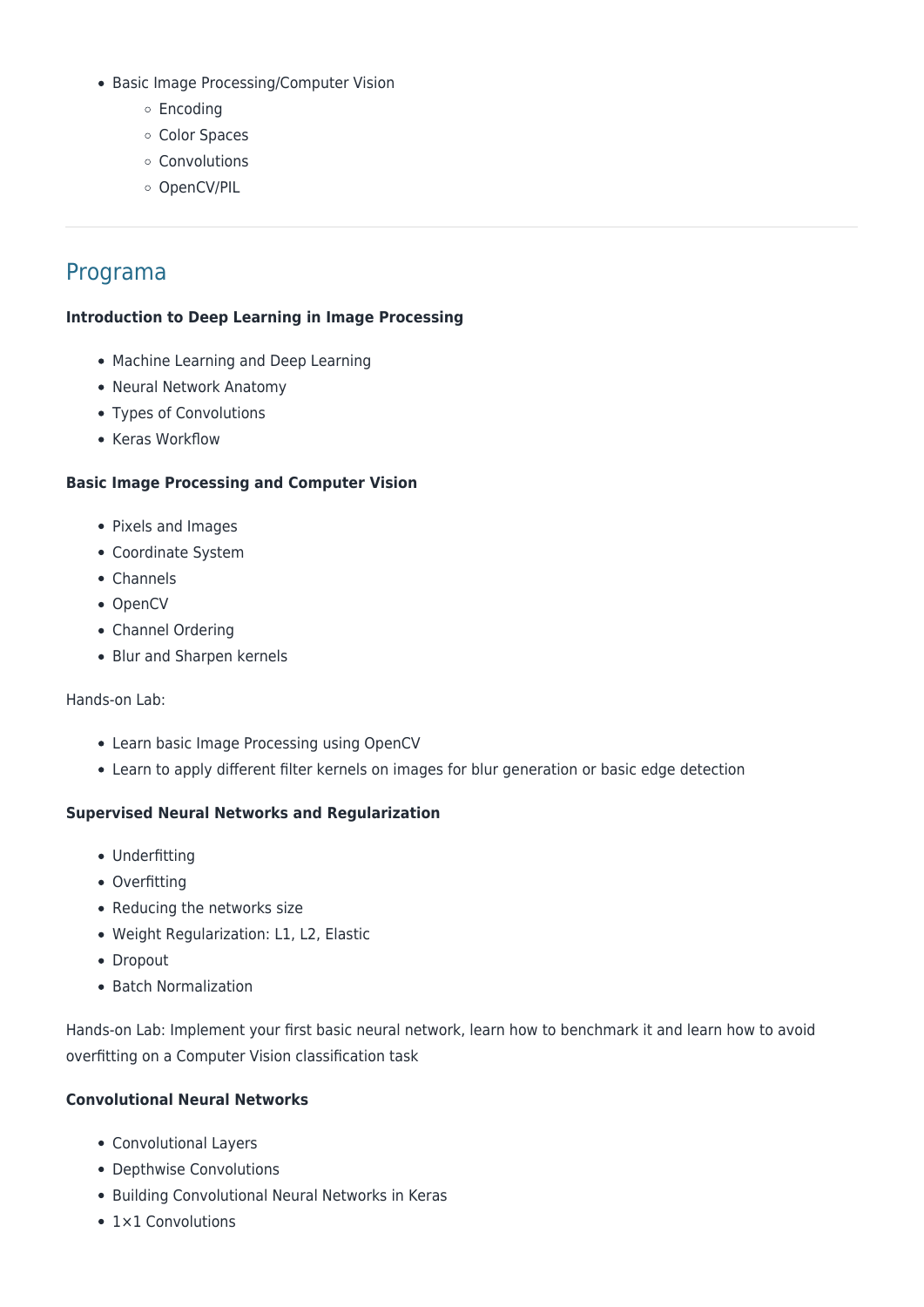• Data Augmentation

Hands-on Lab: Improve your previous neural network by adding Convolutional Layers, benchmark them and compare them with the Fully Connected ones

# **Common Convolutional Neural Networks Architectures**

- ImageNet
- AlexNet
- VGGNet
- ResNet
- MobileNet

Hands-on Lab: Learn how to use already state of the art models from the Keras Hub.

### **Reusing Convolutional Neural Networks**

- Object Localization
- Object Segmentation
- Reusing VGG
- Fine-tuning

# **Real World Machine Learning**

- Tensorboard
- Deploying Deep Learning Models
- Choosing the algorithm

Learn how to fine parameter tune your already trained Convolutional Neural Network to fit your task

### **Explainable AI**

- Visualizing intermediate activations
- Visualizing convnet
- Visualizing heatmaps

### **Unsupervised Generative Models for Image Processing**

- Autoencoders for Images
- Deblurring
- Image generation

### Hands-on Lab:

- Generate a new image similar to the ones from the dataset by using a random seed
- Face generation techniques

### **Real World Machine Learning**

• Tensorboard